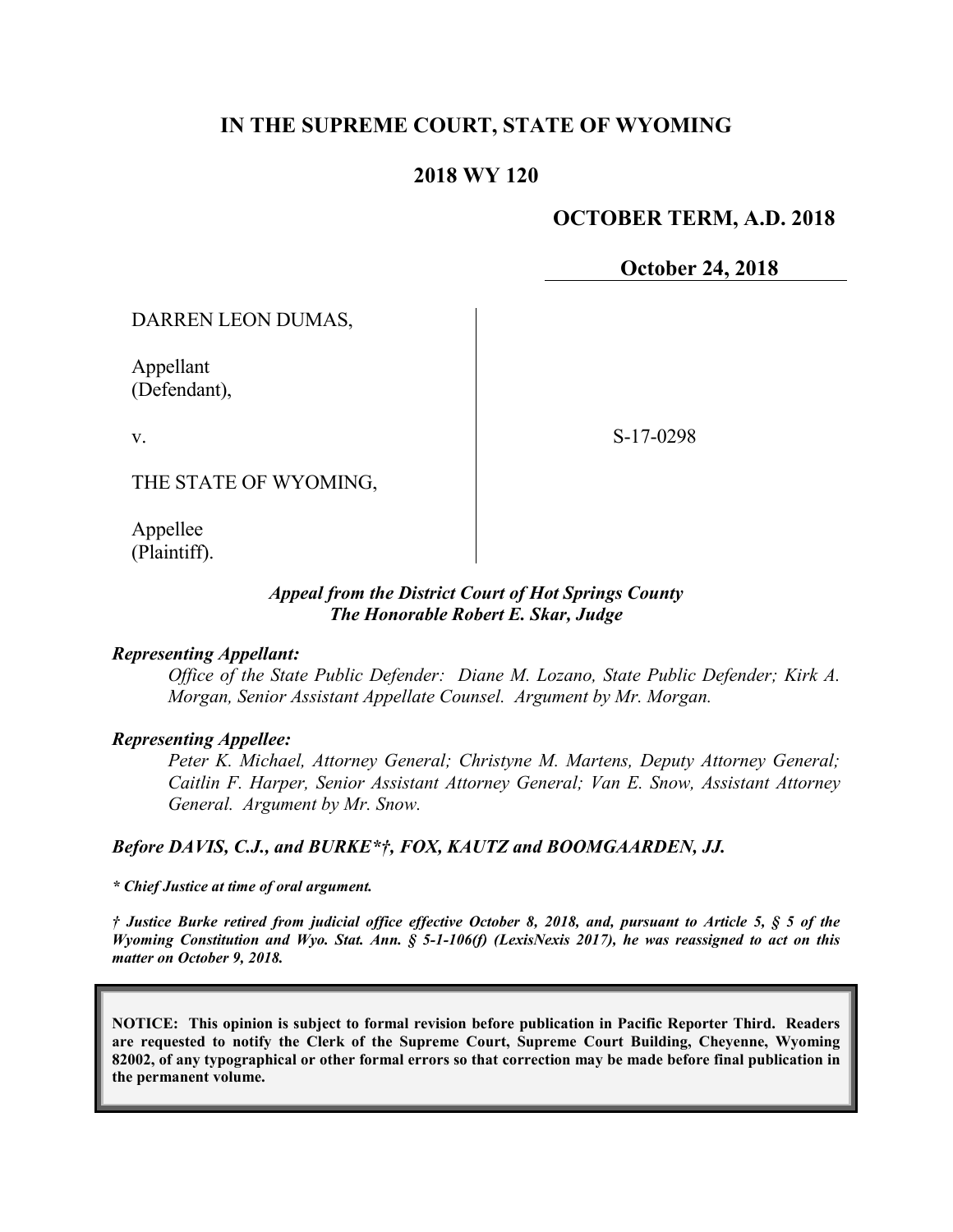## **BURKE, Justice.**

[¶1] Darren Dumas challenges his convictions for strangulation of a household member and domestic battery. He claims the district court erred in admitting victim impact evidence, an opinion as to his guilt, and evidence vouching for the credibility of the victim. We conclude that Mr. Dumas has failed to demonstrate plain error, and we affirm.

### *ISSUES*

[¶2] Mr. Dumas presents a single issue which we will address as three separate issues:

1. Did the district court commit plain error in allowing the State to present improper victim impact testimony?

2. Did the district court commit plain error in allowing a witness to express an opinion that Mr. Dumas was guilty?

3. Did the district court commit plain error in permitting a witness to vouch for the credibility of the victim?

# *FACTS*

[¶3] Ms. Dumas and Mr. Dumas met when they were neighbors in Evansville, Wyoming, in 2012. They developed a friendly relationship. They maintained contact after Ms. Dumas moved to Alabama in 2014, and their friendship developed into a relationship that was as "romantic as it could be for long distance." They decided Ms. Dumas would move back to Wyoming so they "could make a go of it." She returned to Wyoming in July of 2015, and moved in with Mr. Dumas at his home in Thermopolis, Wyoming. Nine days later, they married.

[¶4] The relationship soon soured, and by June of 2016, "[t]here was a lot more bickering, arguing, [and they] didn't really see eye to eye on a lot of things." One source of friction was a group of friends who stayed at their home as roommates for a time. Mr. Dumas claimed that when the roommates moved out, they stole "stuff" from him. On Friday, September 23, 2016, Mr. Dumas accused Ms. Dumas of cheating, lying, "and being in cahoots" with the former roommates. She tried to show him messages on her tablet computer to refute his claims. Mr. Dumas took the tablet and "smashed it" on Ms. Dumas's head and "shattered the screen." She then tried to show him messages from her cell phone, but he "smashed" that on the dresser. When the two continued to argue, Mr. Dumas grabbed her by the throat and pushed her up against the wall. She found it hard to breathe, and "saw stars briefly."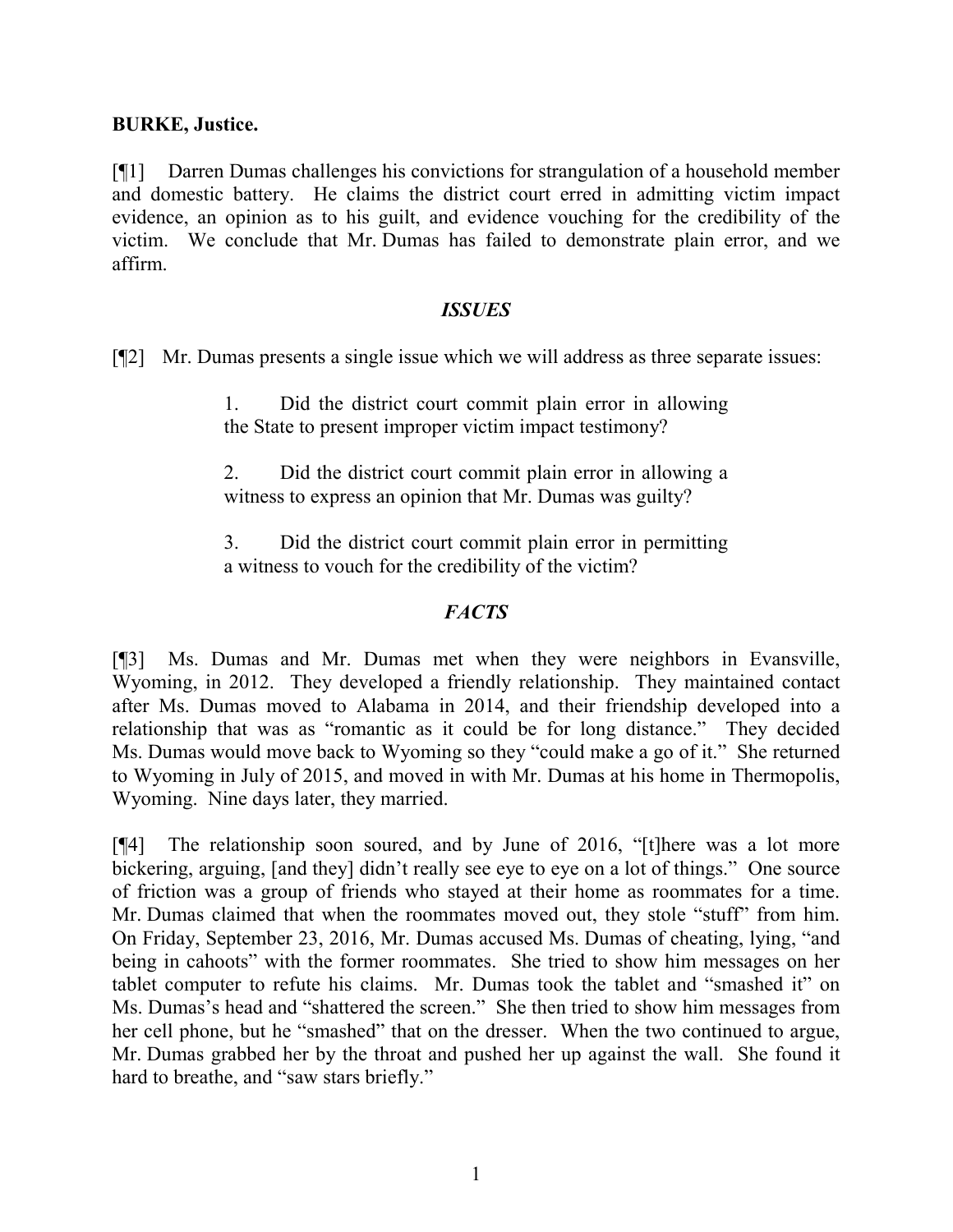[¶5] The next day, Ms. Dumas reached out to the Hope Agency,<sup>[1](#page-2-0)</sup> and employees there arranged a place for her to stay. Before she left home, however, she wrote two letters to Mr. Dumas saying that she still loved him, did not want to get divorced, and would do whatever she had to do to make the marriage work. She left one letter in the kitchen and the other in their bedroom. She did not report the previous day's incident to law enforcement.

[¶6] On Monday, September 26, 2016, Ms. Dumas returned to the house to collect some of her belongings, believing that Mr. Dumas would not be there. However, at around six o'clock in the evening, Mr. Dumas arrived home with his stepmother and her three grandchildren. Ms. Dumas went outside to talk to him, but "of course it escalated into an argument." She testified that, when they went into the house, he pushed her up against a cabinet, then grabbed her wrist with both of his hands and twisted her skin in opposite directions. Mr. Dumas insisted that Ms. Dumas had to babysit the grandchildren. They moved into the bedroom to avoid fighting in front of the children, and she told him she did not want to babysit. He grabbed her hair, hit her, and "cupped" her ears.

[¶7] Ms. Dumas stayed with the children when Mr. Dumas and his stepmother left. Mr. Dumas returned after about thirty-five minutes. Ms. Dumas suggested that she would leave since he was there to watch the children, but he insisted that she stay to care for the children because he was going to bed. The argument escalated, and Mr. Dumas struck her in the face, told her he did not want to talk with her, that their relationship was over, and he did not want anything to do with her. When she tried to "hug him goodbye," he pushed her away, then grabbed her by the throat. According to Ms. Dumas, "He squeezed, told me it was over, told me to leave him alone, and it apparently sunk in, because I left that time. And like I said, that was the last time I saw him." Ms. Dumas testified that it was difficult to breathe while his hands were on her, and that it was "like being trapped underwater gasping for air." She had difficulty swallowing for about a month.

[¶8] The next morning, Ms. Dumas went to the Hope Agency to report what had happened. Agency staff called the Thermopolis police, and Officer Bobbi Zupan was dispatched to the Hope Agency. The officer observed redness and bruising on Ms. Dumas's face and arms, and because Ms. Dumas reported being choked or strangled, the officer advised her to go to the emergency room for a medical examination. The hospital nurse observed Ms. Dumas's injuries, including petechiae<sup>[2](#page-2-1)</sup> on her neck. The

 $\overline{a}$ 

<span id="page-2-0"></span><sup>&</sup>lt;sup>1</sup> The Hope Agency offers various services to victims of domestic violence.

<span id="page-2-1"></span><sup>&</sup>lt;sup>2</sup> Petechiae "are little red dots that appear on the skin as the result of burst capillaries and are commonly caused by strangulation." *Davis v. State*, 2017 WY 147, ¶ 7 n.1, 406 P.3d 1233, 1235 n.1 (Wyo. 2017).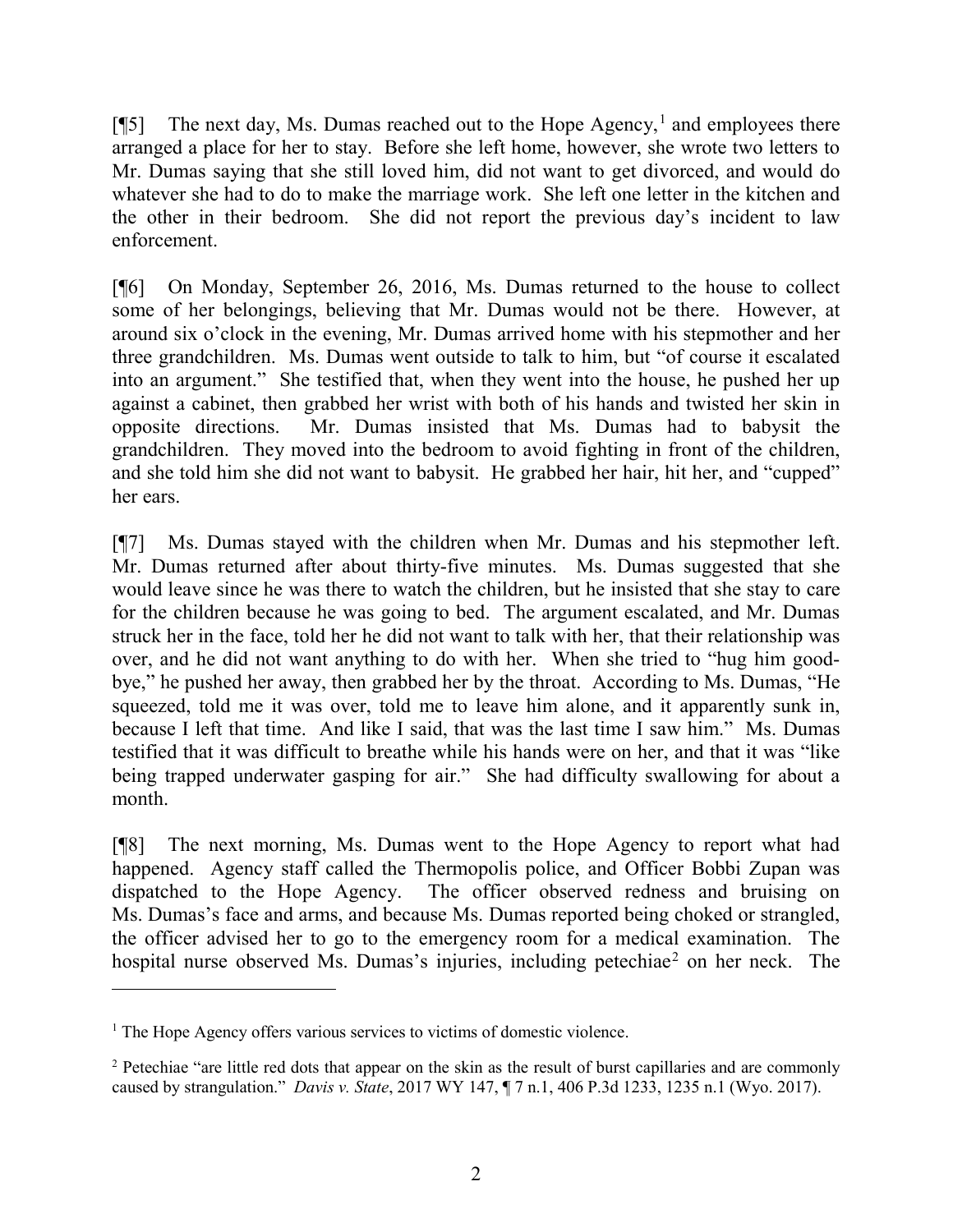doctor noted that Ms. Dumas appeared to have three recent injuries: a bruise on her upper left arm, a bruise on her left forearm, and swelling behind the ear.

[¶9] Mr. Dumas was arrested and charged with one count of strangulation of a household member in violation of Wyo. Stat. Ann. § 6-2-509(a)(i) (LexisNexis 2015) and one count of domestic battery in violation of Wyo. Stat. Ann. § 6-2-511(a). He was found guilty on both counts and sentenced to a prison term of two to five years for the strangulation and a concurrent jail term of 180 days for domestic battery. Mr. Dumas then filed this appeal.

## *STANDARD OF REVIEW*

[¶10] Mr. Dumas did not object at trial to any of the evidence he challenges on appeal. Accordingly, we review for plain error. *Carroll v. State*, 2015 WY 87, ¶ 11, 352 P.3d 251, 254 (Wyo. 2015).

> To establish plain error, the appellant must show 1) the record clearly reflects the incident urged as error; 2) a violation of a clear and unequivocal rule of law; and 3) that he was materially prejudiced by the denial of a substantial right. *Causey v. State*, 2009 WY 111, ¶ 18, 215 P.3d 287, 293 (Wyo. 2009).

*Carroll*, ¶ 11, 352 P.3d at 255 (quoting *Masias v. State*, 2010 WY 81, ¶ 20, 233 P.3d 944, 950 (Wyo. 2010)).

### *DISCUSSION*

### *I. Victim Impact Evidence*

[¶11] Mr. Dumas contends the State presented improper victim impact evidence during the testimony of Janic Bartlow. Ms. Bartlow was the last witness called by the State. She is an employee of the Hope Agency. She testified in general about the Hope Agency, the services it offers to victims of domestic violence, and her duties there. She testified about her interactions with Ms. Dumas and her observations of Ms. Dumas on September  $27<sup>th</sup>$ . She described Ms. Dumas as "very distraught, crying." She observed bruises. Ms. Dumas was "shaking." She took Ms. Dumas to the hospital and, after Ms. Dumas had been examined and treated, she drove her back to the Hope Agency. Ms. Bartlow also testified as to the additional assistance that Hope Agency provided to Ms. Dumas. It provided Ms. Dumas initial shelter for three days and also paid the initial deposit and rent for six months for an apartment that Ms. Dumas obtained in a different town. The agency provided food for Ms. Dumas, allowed her to take some clothing from the agency's "emergency" supply, and filled the gas tank of her car.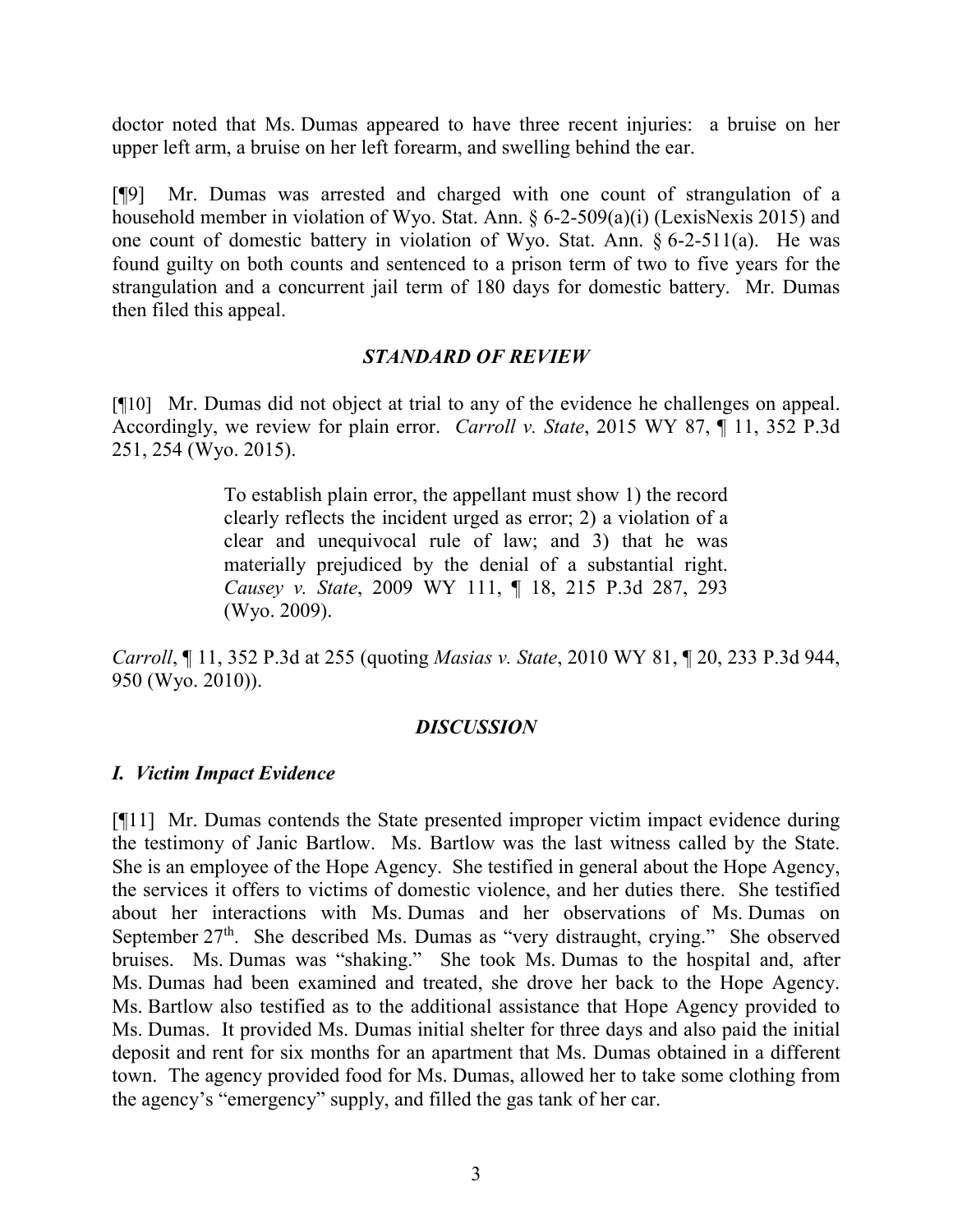[¶12] Mr. Dumas contends that Ms. Bartlow's testimony about the assistance provided by the Hope Agency after her return from the hospital was "not of consequence to the determination of whether Mr. Dumas assaulted his wife," and was therefore irrelevant and inadmissible. He claims that this testimony "served only to inflame the passions of the jury and constitute[d] impermissible victim impact testimony." The State contends that the evidence was not intended to inflame the passions of the jury and that Mr. Dumas's trial strategy rendered the challenged testimony relevant. Based upon our review of the record, we agree with the State.

[¶13] "Broadly speaking, victim impact evidence is that evidence relating to the victim's personal characteristics and to the physical, emotional, or social impact of a crime on its victim and the victim's family." *Benjamin v. State*, 2011 WY 147, ¶ 56, 264 P.3d 1, 14 (Wyo. 2011) (quoting *Sweet v. State*, 2010 WY 87, ¶ 41, 234 P.3d 1193, 1207 (Wyo. 2010)). *See also Olsen v. State*, 2003 WY 46, ¶ 151, 67 P.3d 536, 592 (Wyo. 2003) (citing *Payne v. Tennessee*, 501 U.S. 808, 817, 111 S.Ct. 2597, 2604, 115 L.Ed.2d 720 (1991)). When evidence of a crime's impact on a victim "is absolutely irrelevant with respect to the issues before the jury," and the only purpose must have been to attempt to arouse the passions of the jury, then the "admission of such evidence is error, and the trial courts are cautioned not to permit such evidence to be presented unless there is a clear justification of relevance." *Justice v. State*, 775 P.2d 1002, 1010–11 (Wyo. 1989). We have recognized, however, that:

> Victim impact testimony may or may not be admissible. *Thomas v. State*, 2009 WY 92, ¶ 7, 211 P.3d 509, 511−12 (Wyo. 2009). "The key inquiry on the admissibility of victim impact testimony during the guilt phase of a criminal trial is relevancy." *White v. State*, 2003 WY 163, ¶ 13, 80 P.3d 642, 649 (Wyo. 2003); *Justice v. State*, 775 P.2d 1002, 1011 (Wyo. 1989); *McCone v. State*, 866 P.2d 740, 751 (Wyo. 1993). "Such testimony may be irrelevant if offered . . . as proof of the victim's loss; the physical, emotional, or psychological impact on the victim; or the effect upon the family. Yet it may be relevant if offered for other purposes." *White*, ¶ 13, 80 P.3d at 649.

*Schreibvogel v. State*, 2010 WY 45, ¶ 22, 228 P.3d 874, 883 (Wyo. 2010).

[¶14] Initially, we would observe that the challenged testimony does not appear to be of such a nature that it would be likely to "arouse the passions of the jury." There was no embellishment or description of the shelter or apartment where Ms. Dumas stayed. The testimony could also properly be viewed as a clarification of previous testimony.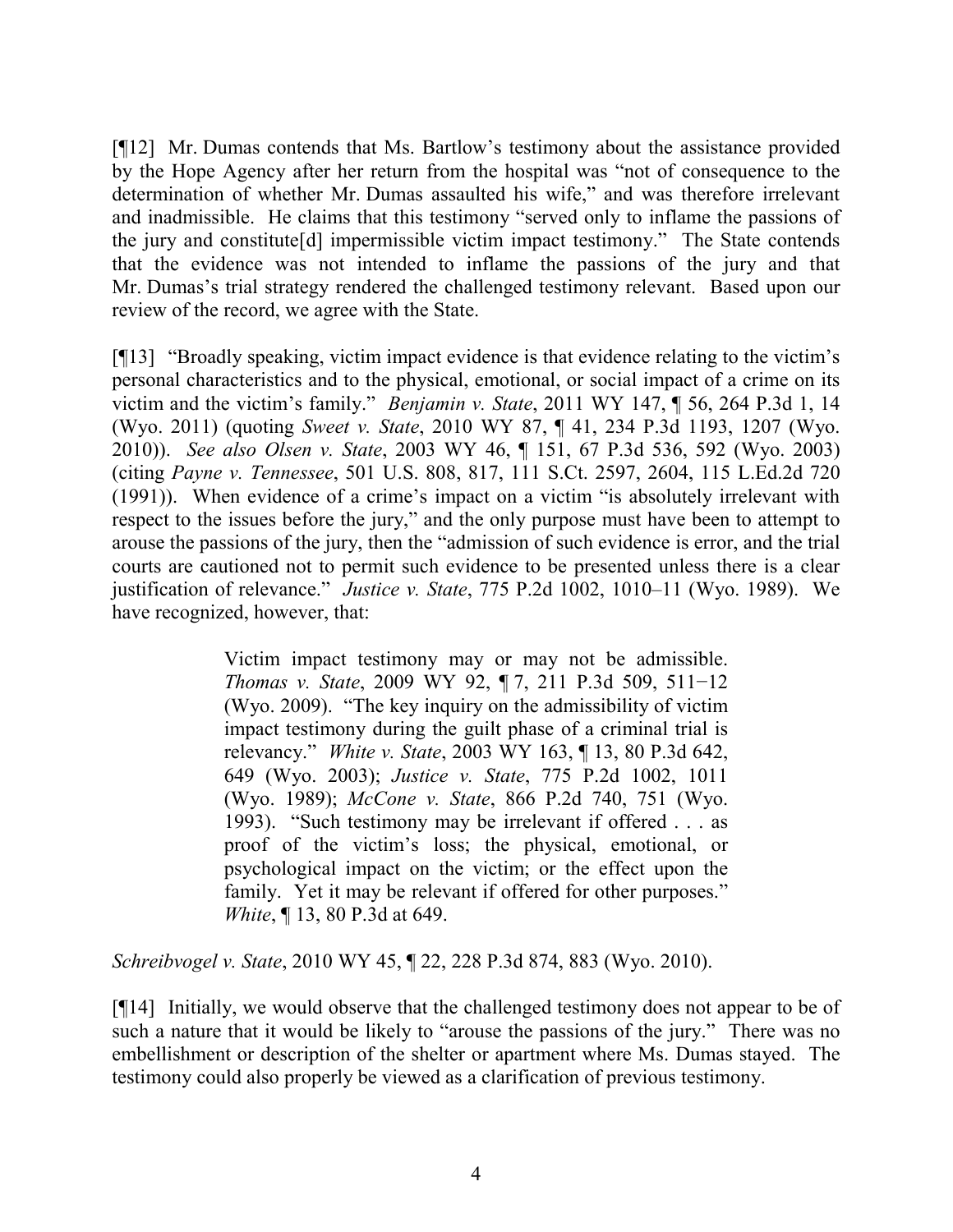[¶15] Near the beginning of her testimony, Ms. Bartlow testified in general to the services offered by Hope Agency to victims of domestic violence. She explained that Hope Agency is "able to offer them shelter for three nights, and we pick up that tab. We'll also take them and get food so that they can eat while they are in shelter." She also testified that "if the person [has] the ability to move into another apartment" that the transitional housing program would "pay" for that for "up to 2 years in support of that victim." That testimony was received without objection and is not challenged on appeal. The testimony at issue could properly be viewed as mere clarification of the specific services provided to Ms. Dumas. The evidence is also relevant in light of the defense strategy at trial.

[¶16] The defense strategy focused primarily upon the credibility of Ms. Dumas. The defense took the position that Ms. Dumas had fabricated her story. She did so, according to defense counsel's opening statement, because Mr. Dumas wanted a divorce and she "was not ready for this relationship to end." She was jealous because "she believed that Mr. Dumas had feelings for another woman." Near the conclusion of her opening statement, defense counsel succinctly summarized the case: "What you are going to hear is the old adage, 'If I can't have you no one will, and if you leave me, you will pay.' Ms. Dumas told these stories due to Mr. Dumas'[s] request to end the relationship, and she figured if she couldn't have him, no one was going to."

[¶17] There were several aspects to the defense attack on Ms. Dumas's credibility during trial. The defense claimed that Ms. Dumas had failed to provide a consistent narrative of the events. During opening statement, defense counsel told the jury, "From this point of the story you are going to hear many different versions of Ms. Dumas'[s] tale. Her story was reduced to writing in three different reports, none of which are consistent."

[¶18] The defense also attempted to undermine Ms. Dumas's credibility by emphasizing her relationship with the Hope Agency. The defense suggested that Ms. Dumas reported the domestic violence to the Hope Agency in order to obtain financial support and because the Hope Agency would believe her. During *voir dire*, defense counsel directly linked the attack on Ms. Dumas's credibility to the services offered by the Hope Agency, asking the jury this question: "So we talked about the Hope Agency and how the resources can make it easier to report because you know they are there for you. Who believes it can also make it easier for a false report if someone knows where to go?" In response, one prospective juror observed that "the Hope Agency provided a lot of services; food, clothes, toys, different stuff, so somebody could lie just to get a free handout." When another prospective juror agreed with the first, defense counsel asked, "And do you think that having an agency like the Hope Agency that gives out free rooms and free food and free toys sometimes adds an incentive [to lie]?" The prospective juror agreed, "Sometimes." A third juror responded: "I saw a couple instances in the military where spouses were exaggerating on what they had for meals and what not to try to get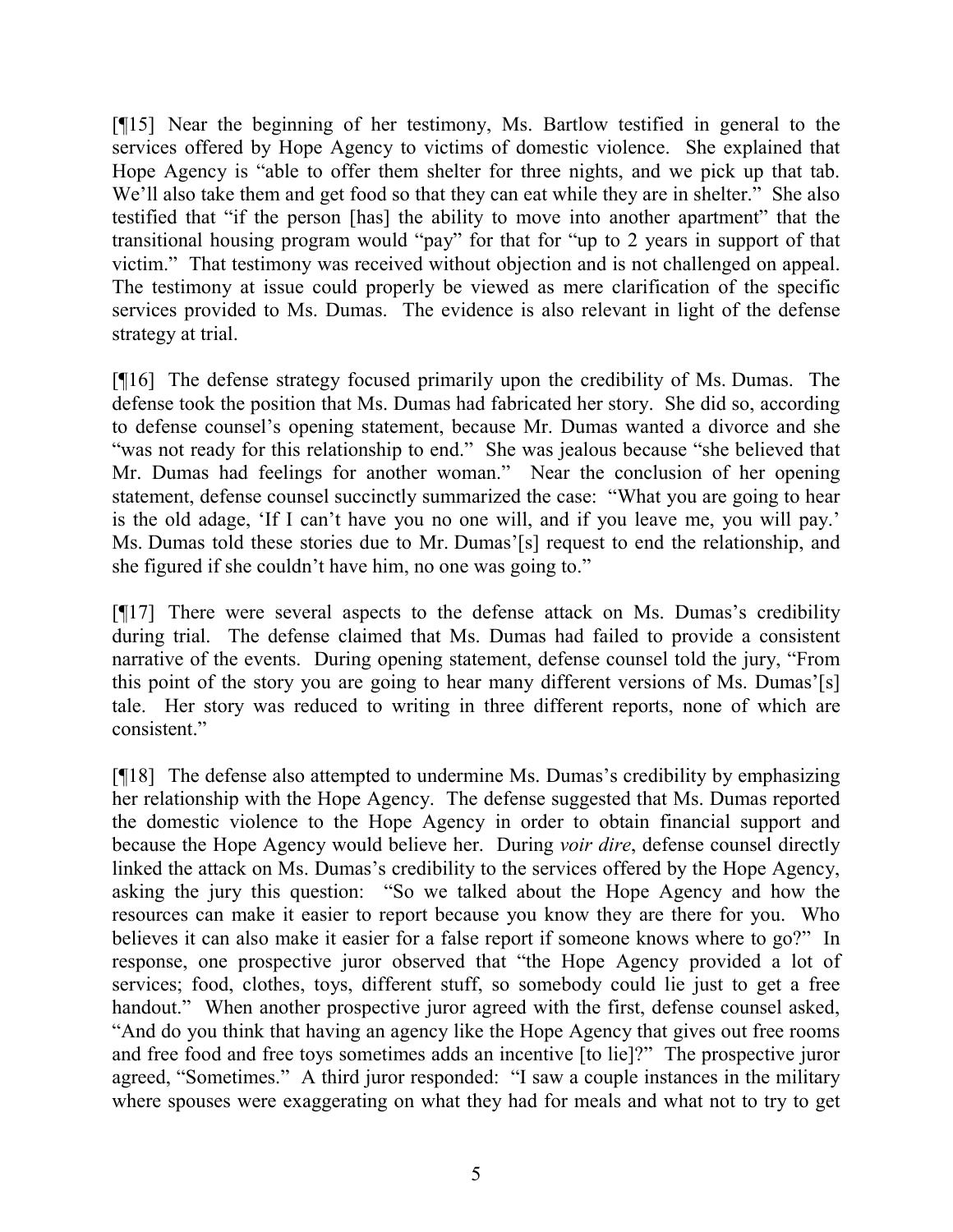more money out of the military."

[¶19] During cross-examination of Ms. Dumas, defense counsel attempted to establish that Ms. Dumas was aware that the Hope Agency provided resources to help victims of domestic violence:

- Q: . . . You volunteered at the Hope Agency; correct?
- A: I did. They helped me, I helped them.
- Q: So you knew what resources they had?
- A: We never really talked about that, no.
- Q: Did you you knew they could help you; correct?
- A: I knew that they helped with domestic violence, but when I met them I wasn't domestic violence, I was just a person.

Q: Correct. So on – on the weekend, even the entire month of September, you knew the resources the Hope Agency had; correct?

A: I – I didn't know what extent their resources were. I knew that they helped people, I knew they provided food, I knew they did fund raisers, I didn't know exactly what that operation entailed, because that's not why I was there.

Q: But you did volunteer with them and you knew about the program?

A: I helped wrap presents, I baked cookies, I mean again, I was not part of what the Hope Agency did.

Q: Okay. But you knew they had resources to help domestic violence?

[Prosecutor]: Your Honor, I am going to object, it's been asked and answered numerous times.

THE COURT: Sustained.

[¶20] Not only did defense counsel not object to the testimony of Ms. Bartlow at issue in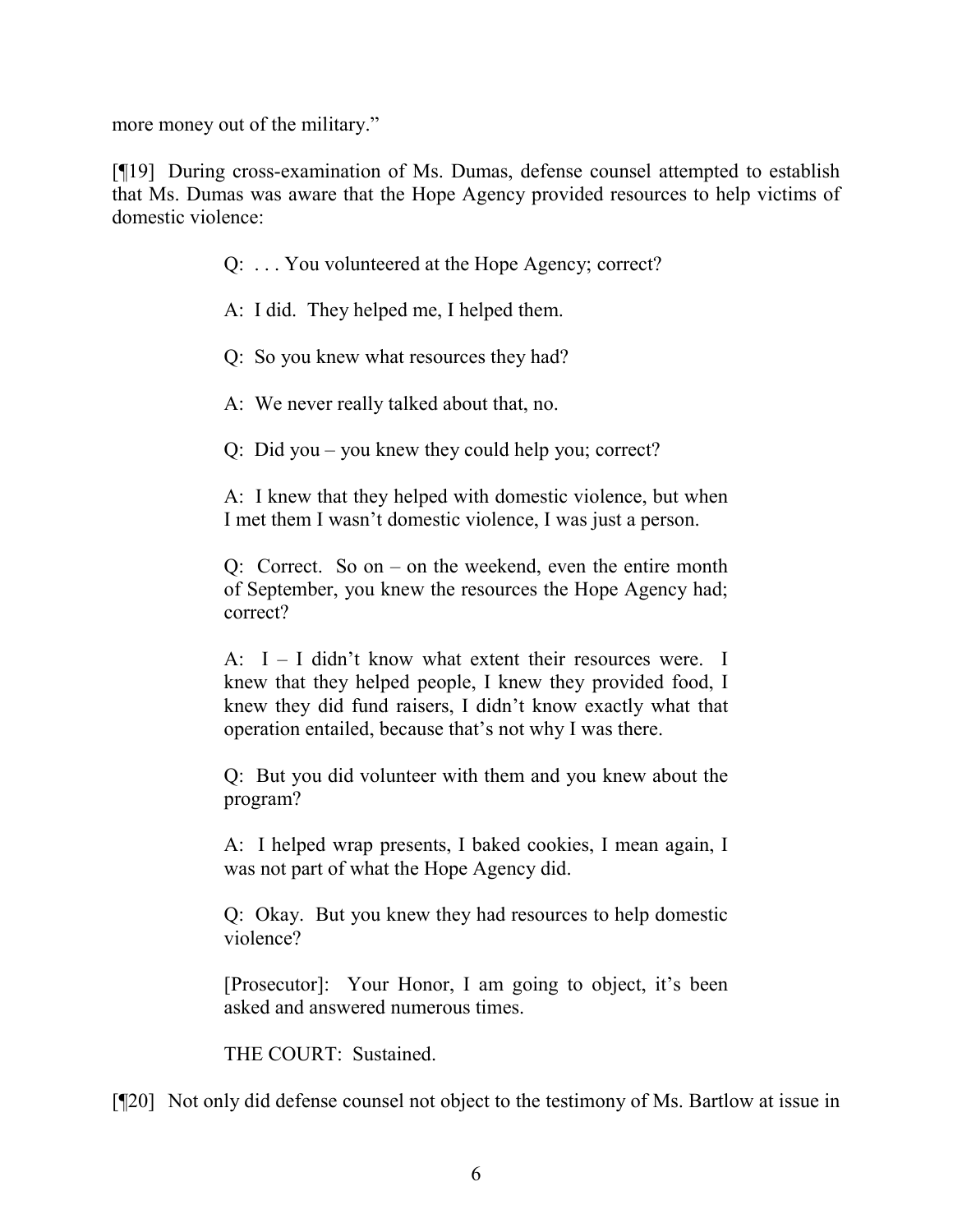this appeal, she emphasized it during cross-examination:

Q: Okay. And just to recap, for 6 months you provided housing for Ms. Dumas; correct?

A: Yes, ma'am.

Q: And food and clothes?

A: We didn't provide food continually those 6 months, we provided it at first because she's unemployed.

She also highlighted it during her closing argument:

Now we all have our roles to play in our community. We all have our jobs. The Hope Agency's job is to be there for victims, and they do a great job of that. We saw in this case they gave her 6 months of free rent and the deposit, gas, food, clothes.

[¶21] The key question in evaluating the admissibility of evidence that may be construed as victim impact evidence is its relevance. *Schreibvogel*, ¶ 22, 228 P.3d at 883. In this case, the defense raised the prospect that the availability of free services from the Hope Agency provided a motive for Ms. Dumas to make a false report. The evidence was directly related to the credibility of Ms. Dumas. Evidence bearing on the credibility of a witness is relevant. *Barnes v. State*, 858 P.2d 522, 534 (Wyo. 1993); *Smith v. State*, 2005 WY 113, ¶ 18, 119 P.3d 411, 417 (Wyo. 2005); *Schreibvogel*, ¶ 22, 228 P.3d at 883. *See also* W.R.E. 607 ("The credibility of a witness may be attacked by any party . . . ."). Because the evidence was relevant, there was no violation of a clear and unequivocal rule of law and Mr. Dumas has failed to establish plain error.

# *II. Opinion of Guilt*

[¶22] In his second and third issues, Mr. Dumas contends the State presented testimony from Ms. Bartlow that provided an opinion of guilt of Mr. Dumas and vouched for the credibility of Ms. Dumas. Because Mr. Dumas did not object to the testimony, we review for plain error. The specific testimony that is now challenged was presented near the end of the prosecutor's redirect examination of Ms. Bartlow. The testimony is brief:

> Q: In the 2 and a half years that you have been an advocate for the Hope Agency, I assume that you've seen your share of all types of people come through the door?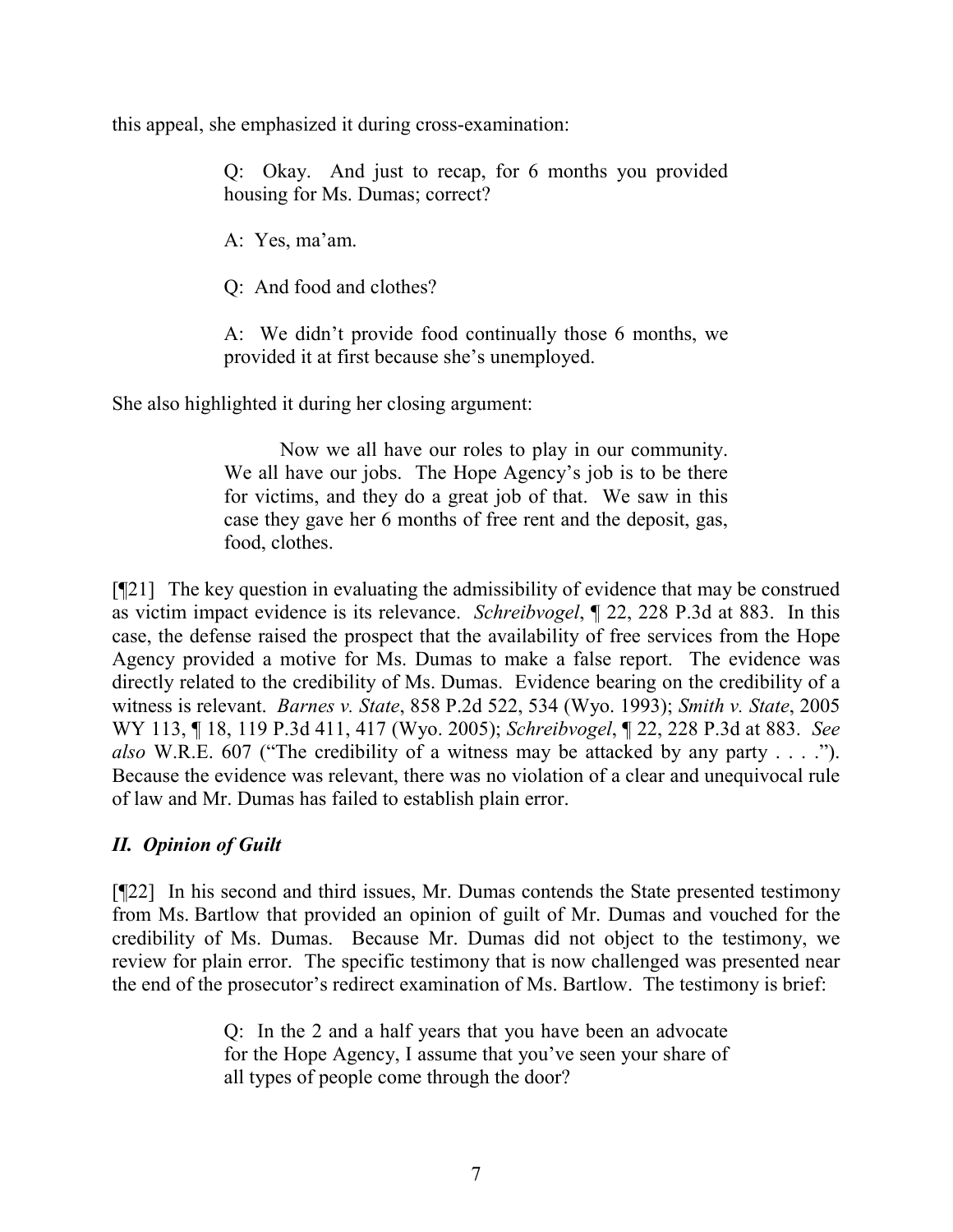A: Yes, ma'am.

Q: And does the agency serve men and women?

A: We serve men and women both, yes, ma'am.

Q: And during your time as an advocate for the Hope Agency, have you ever come across a person who has made a report and then come to find out it really didn't happen?

A: No, ma'am.

 $\overline{a}$ 

Q: Any reason, while you were dealing with Ms. Dumas, to believe that the incidents that she was reporting weren't as she reported them?

A: No, ma'am, absolutely none.

Because the testimony is clearly reflected in the record, Mr. Dumas has satisfied the first prong of the plain error test.

[¶23] We agree with Mr. Dumas that there is a clear and unequivocal rule of law prohibiting testimony that provides an opinion about a defendant's guilt or vouches for the credibility of a witness.

> This court has consistently held that it is the jury's function to resolve the factual issues, determine the credibility of the witnesses, and decide the guilt or innocence of a criminal defendant. *Huff v. State*, 992 P.2d 1071, 1079 (Wyo. 1999). This is because jurors are deemed to be experts in determining the credibility of the witnesses. *Stephens v. State*, 774 P.2d 60, 68 (Wyo. 1989). [[3\]](#page-8-0)

> > Two rules flow from the Wyoming cases that have addressed th[ese] issue[s]. First, the prosecution may not elicit opinion testimony from a witness, lay or expert, concerning the guilt of the accused. *Bennett v. State*, 794 P.2d 879, 881 (Wyo. 1990); *Stephens* [*v.*

<span id="page-8-0"></span><sup>3</sup> *Stephens* has been overruled on other grounds by *Large v. State*, 2008 WY 22, ¶ 30, 177 P.3d 807, 816 (Wyo. 2008).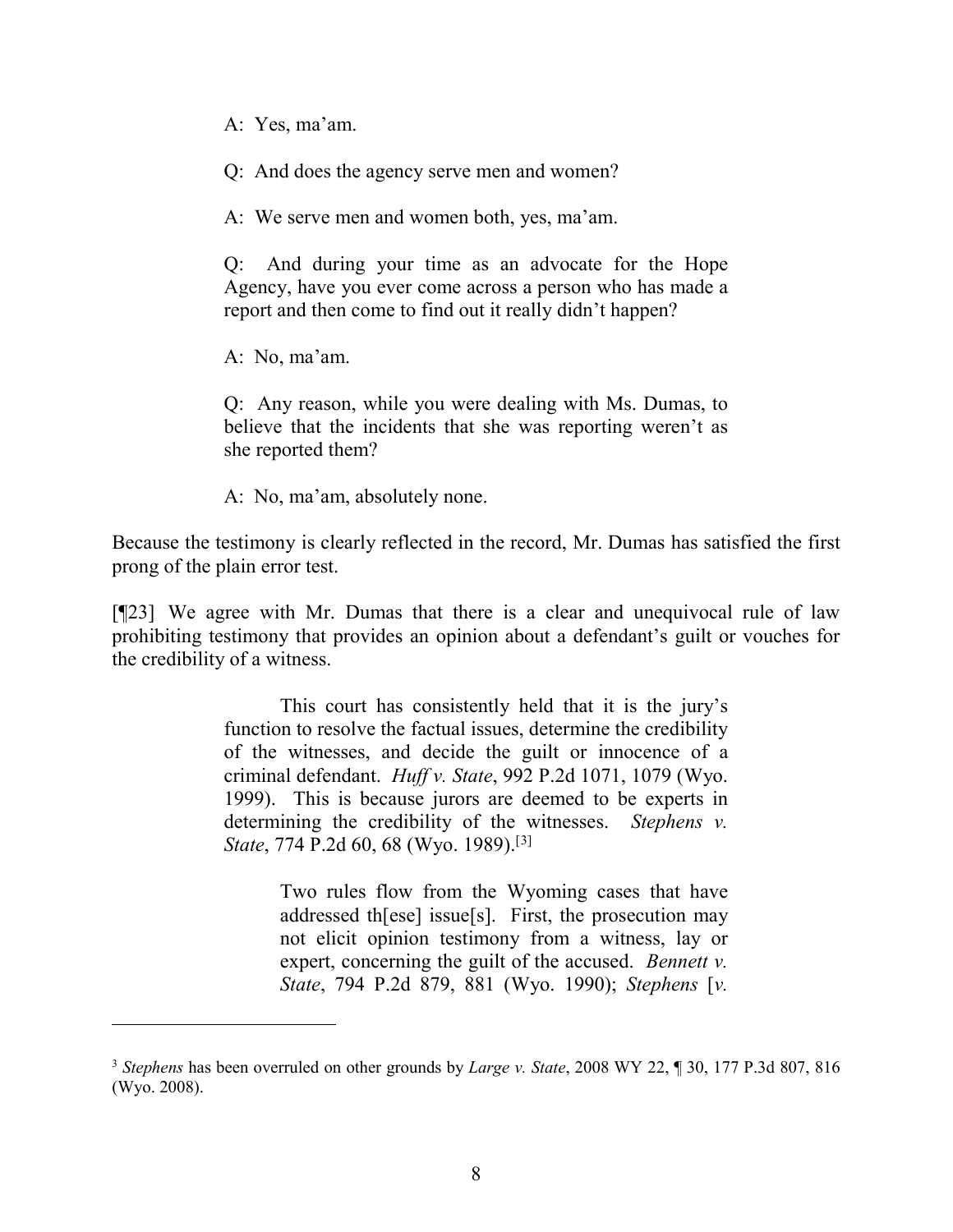*State*], 774 P.2d [60,] 66 [(Wyo. 1989)]. Second, the prosecution may not elicit an expert witness' opinion with regard to another witness' credibility. *Stephens*, 774 P.2d at 68. These rules ensure that it is the jury which resolves the factual issues, judges the credibility of the witnesses, and ultimately determines the guilt or innocence of the accused. *Wells v. State*, 846 P.2d 589, 596 (Wyo. 1992), *denial of habeas corpus aff'd*, 37 F.3d 1510 (10th Cir. 1994).

*Gayler v. State*, 957 P.2d 855, 860 (Wyo. 1998). Our review of our case law on this issue, however, has reminded us that we must carefully analyze the testimony to determine whether a given comment by one witness actually vouched for another witness' credibility or commented on the defendant's guilt. *Huff*, 992 P.2d at 1079; *see Gayler*, 957 P.2d at 860 and *Brown v. State*, 953 P.2d 1170, 1182 (Wyo. 1998) (for cases where this court did carefully analyze the challenged testimony).

*Ogden v. State*, 2001 WY 109, ¶ 21, 34 P.3d 271, 276 (Wyo. 2001). Although this passage refers only to testimony from an expert witness, we have clarified that "it is impermissible for either a lay witness or an expert to vouch for the credibility of another witness, or to comment on the guilt of the accused." *Drury v. State*, 2008 WY 130, ¶ 10, 194 P.3d 1017, 1020 (Wyo. 2008).

[¶24] The State does not dispute that improper opinion of guilt and vouching testimony is prohibited. It contends, however, that the challenged testimony does not provide an opinion of guilt or amount to improper vouching for the credibility of Ms. Dumas. The State also asserts that, even if the testimony was improper, Mr. Dumas has failed to establish prejudice.

[¶25] In order to qualify as an opinion regarding the guilt or innocence of a defendant, the testimony must constitute an "actual conclusion about the guilt or innocence of the accused party." *Ogden*, ¶ 23, 34 P.3d at 277. A witness may interpret the evidence "even though that interpretation may be important in establishing an element of the crime and thus leading to the inference of guilt," without violating the rule. *Id.* (quoting *Saldana v. State*, 846 P.2d 604, 616 (Wyo. 1993)). In *Whiteplume v. State*, this Court found that a highly-experienced deputy sheriff offered an opinion of guilt when he testified that, after listening to the victim's story, he had "made a determination that she had been raped." *Id.*, 841 P.2d 1332, 1337 (Wyo. 1992) (emphasis omitted). In *Bennett v. State*, we also concluded that the investigating officer offered an opinion of guilt when he stated that he believed that the defendant "was a drug dealer" and the ultimate source of cocaine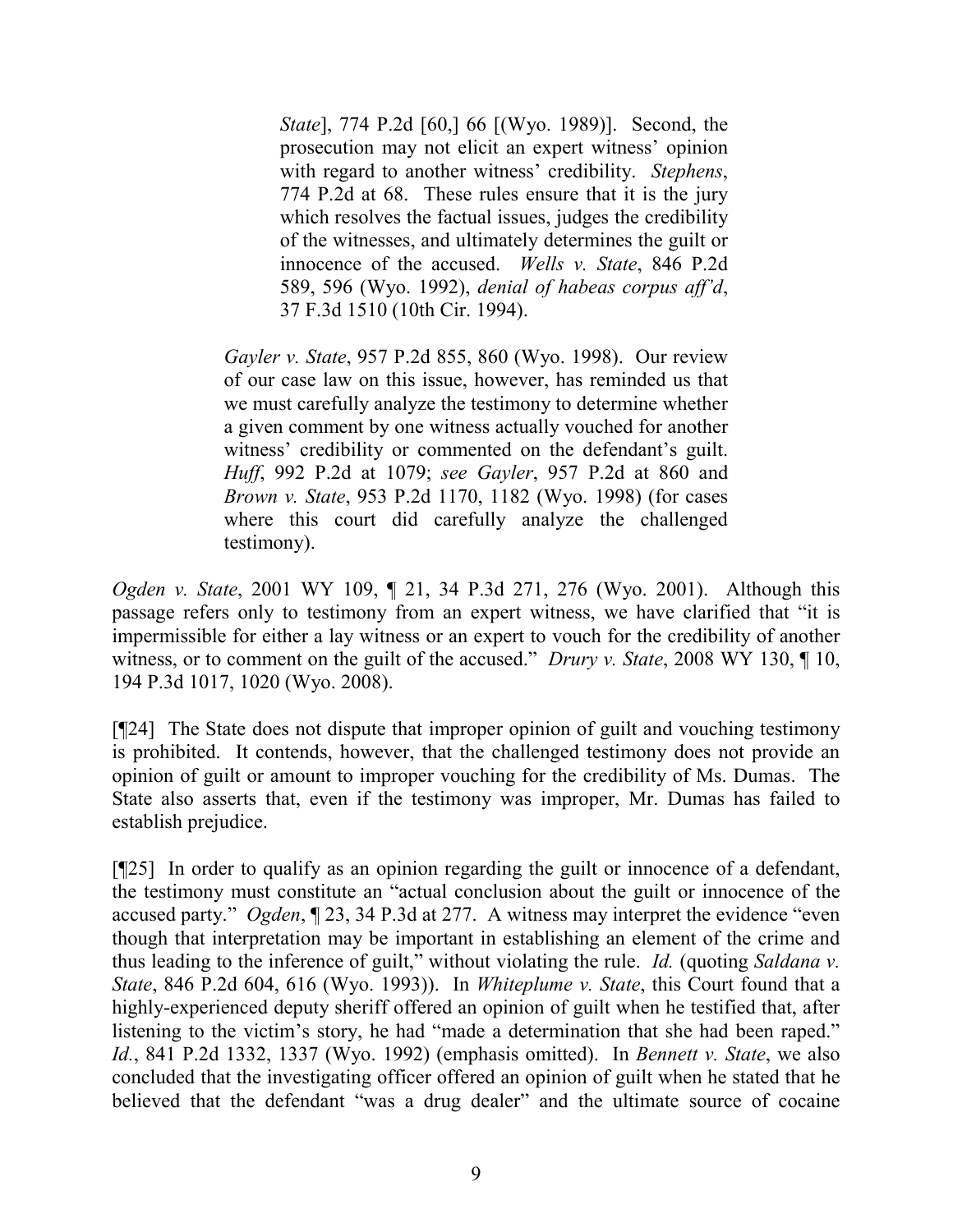purchased in controlled buys. *Id.*, 794 P.2d at 882. Similarly, in *Carter v. State*, we determined that a special agent offered an opinion of guilt when he summarized the evidence against the defendant and stated, "I would find that indicative of a drug dealer." *Id.*, 2012 WY 109, 1 10, 282 P.3d 167, 170 (Wyo. 2012). When asked if he had any doubt about that conclusion, the agent replied, "No." *Id.* 

[¶26] In contrast, this Court held in *Evenson v. State* that an investigating officer did not offer an opinion of guilt. *Id.*, 2008 WY 24, ¶¶ 8−11, 177 P.3d 819, 823−24 (Wyo. 2008). The State charged Mr. Evenson with aggravated assault. *Id.*, ¶¶ 3−6, 177 P.3d at 822. At trial, the investigating officer testified, "Once we were able to determine exactly who the individual was that was responsible for the assault, we tried to locate that individual who would be Mr. Evenson[.]" *Id.*, ¶ 8, 177 P.3d at 823. On appeal, Mr. Evenson argued that the officer had testified that he was guilty. *Id.* In contrast to our decisions in *Whiteplume*, *Bennett*, and *Carter*, however, we held that the officer had not offered an opinion of guilt, reasoning that "[b]eing 'responsible for the assault' is not the equivalent of being 'guilty of aggravated assault.'" *Evenson*, ¶ 10, 177 P.3d at 823.

[¶27] We reach a similar conclusion in this case. Ms. Bartlow's testimony did not contain an actual conclusion of guilt. Instead, she commented that she had no reason to disbelieve Ms. Dumas's version of events. She did not mention Mr. Dumas or directly reference the charged conduct in the challenged testimony. In *Saldana*, this Court distinguished direct opinions of guilt from witness testimony that merely supported an "inference of guilt." *Id.*, 846 P.2d at 616−17. At most, Ms. Bartlow's statements fell into the latter category. In the absence of an actual conclusion of Mr. Dumas's guilt, Ms. Bartlow's testimony did not violate a clear and unequivocal rule of law.

# *III. Vouching*

[¶28] Mr. Dumas also contends that the challenged testimony violates the prohibition against vouching for the credibility of a witness. The State contends that "in context" the testimony is not improper. As we understand it, the State is asserting that Mr. Dumas opened the door for the testimony based upon his theory of defense and questions that he had asked Ms. Bartlow on cross-examination. The State contends that the issue of Hope Agency's belief in its clients was introduced by Mr. Dumas during *voir dire*, elicited by Mr. Dumas during cross-examination of Ms. Bartlow, and emphasized by Mr. Dumas in closing argument in an effort to undermine the credibility of Ms. Dumas. The State asserts that the brief exchange with Ms. Bartlow during redirect was warranted by that strategy. Also, as previously mentioned, the State contends that Mr. Dumas has failed to establish that he was prejudiced by the testimony, even if it was improper. In light of the defense strategy in this case and its reliance on the evidence to undermine the credibility of Ms. Dumas, we are unable to find any prejudice to Mr. Dumas. Consequently, it is not necessary to determine whether the defense "opened the door" for this testimony.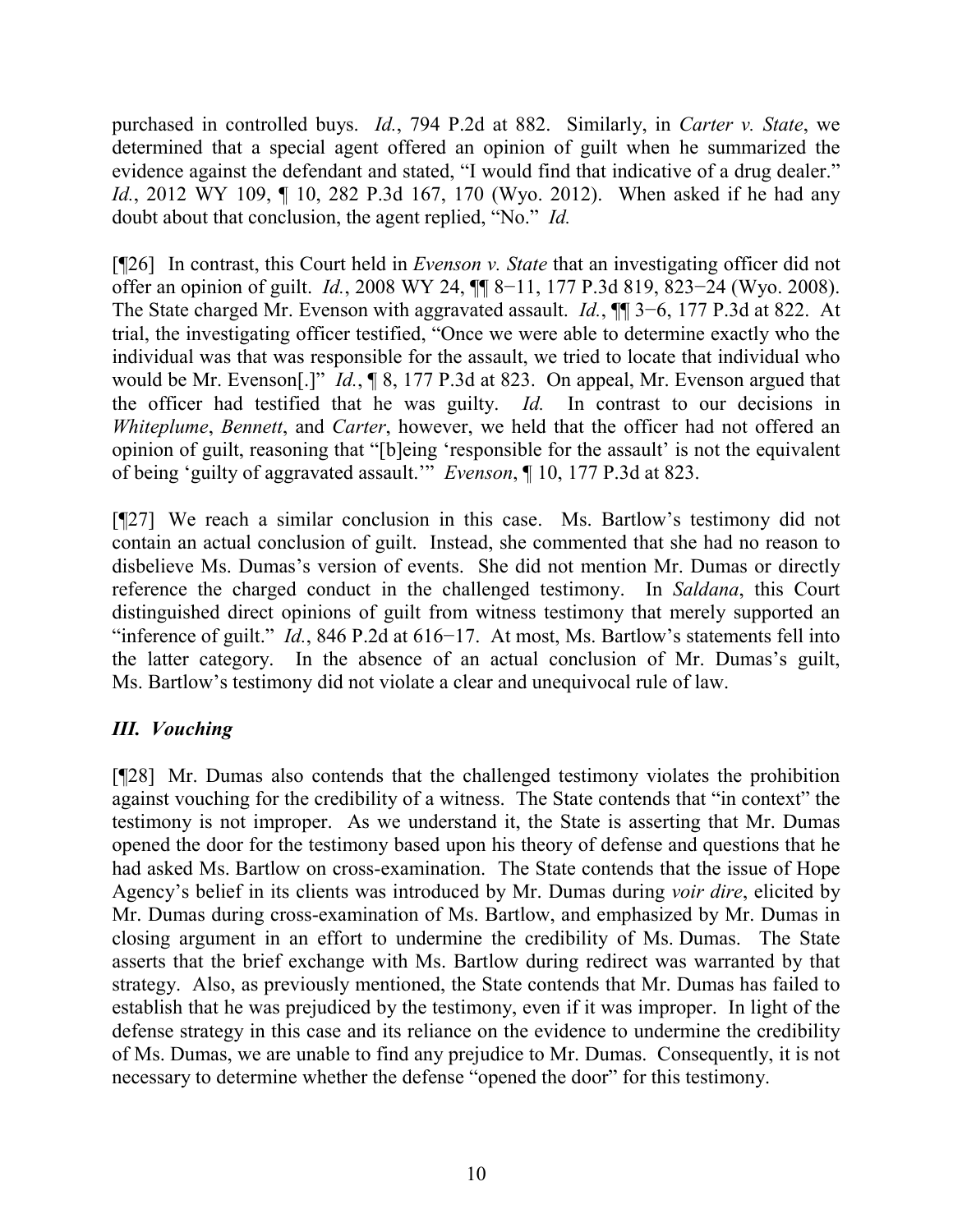[¶29] In order to establish plain error, an appellant must show a reasonable probability that he would have received a more favorable verdict in the absence of the error. *Osterling v. State*, 2018 WY 95, ¶ 7, 424 P.3d 250, 252 (Wyo. 2018). The testimony that is challenged was, in many respects, cumulative. It was consistent with testimony that had been elicited by the State during direct examination of Ms. Bartlow. It also aligned with Ms. Bartlow's testimony during cross-examination by defense counsel.

[¶30] On direct examination, Ms. Bartlow testified that in her job, "the largest thing that we offer is belief. When a client comes in, we believe, period. We don't blame the victim, we try to ascertain what that victim is going through, if that victim is in a safe place, if not, we can provide a safe place." During cross-examination, this exchange occurred:

> Q. And you said that your first and biggest priority is to believe; correct?

A: Yes, ma'am.

Q: So you don't really question the sincerity of a victim; correct?

A: We're not the police, it is not ours to question the details.

The State did not emphasize or refer to the testimony during closing, but Mr. Dumas did. During closing, defense counsel told the jury:

> She had to have some players in this plan. First of all the Hope Agency. She knew exactly where to go and report because she had been volunteering there, and she knew what they did. And Ms. Bartlow indicated to you what that was; they believe. They never question the story. This is common throughout the story with the players involved.

[¶31] Later in her argument, defense counsel reminded the jury:

Now we all have our roles to play in our community. We all have our jobs. The Hope Agency's job is to be there for victims, and they do a great job of that. . . . They're a great resource for people who need it, and they did their job. They believed her without question.

[¶32] In sum, the testimony of Ms. Bartlow was very brief, was not emphasized by the State, and was consistent with testimony that had previously been given by Ms. Bartlow